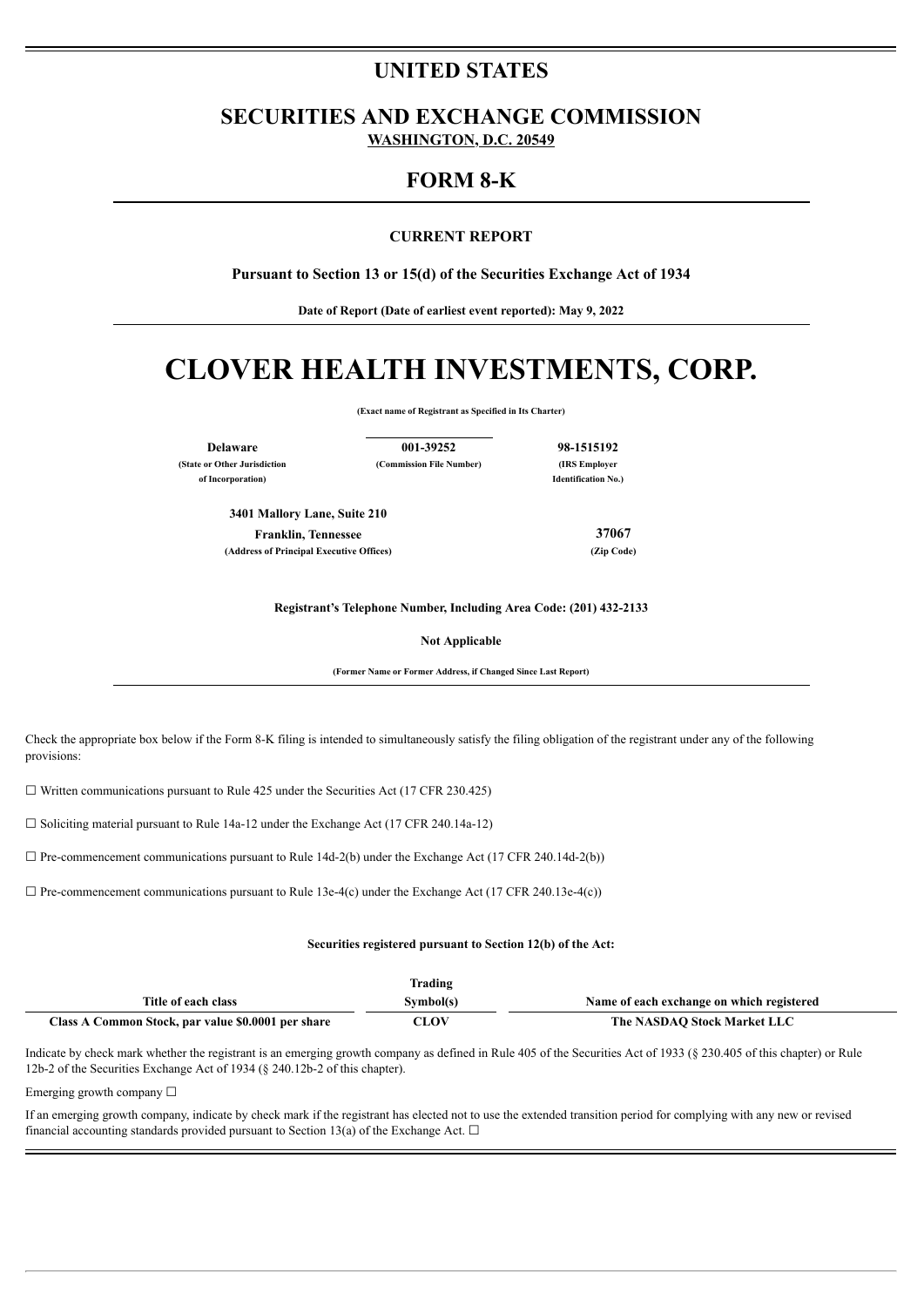## **Item 2.02 Results of Operations and Financial Condition.**

On May 9, 2022, Clover Health Investments, Corp. (the "Company") issued a press release announcing its financial results for the quarter ended March 31, 2022. The full text of the press release issued in connection with the announcement is furnished as Exhibit 99.1 to this Current Report on Form 8-K.

The information set forth in this Item 2.02 (including Exhibit 99.1) shall not be deemed "filed" for purposes of Section 18 of the Securities Exchange Act of 1934, as amended (the "Exchange Act"), or otherwise subject to the liabilities of that section, nor shall it be deemed incorporated by reference in any filing under the Securities Act of 1933, as amended, or the Exchange Act, except as expressly set forth by specific reference in such a filing.

## **Item 9.01 Financial Statements and Exhibits.**

(d) List of Exhibits

| Exhibit No. | <b>Description</b>                                                          |
|-------------|-----------------------------------------------------------------------------|
| 99.1        | Press release dated May 9, 2022                                             |
| 104         | Cover Page Interactive Data File (embedded within the Inline XBRL document) |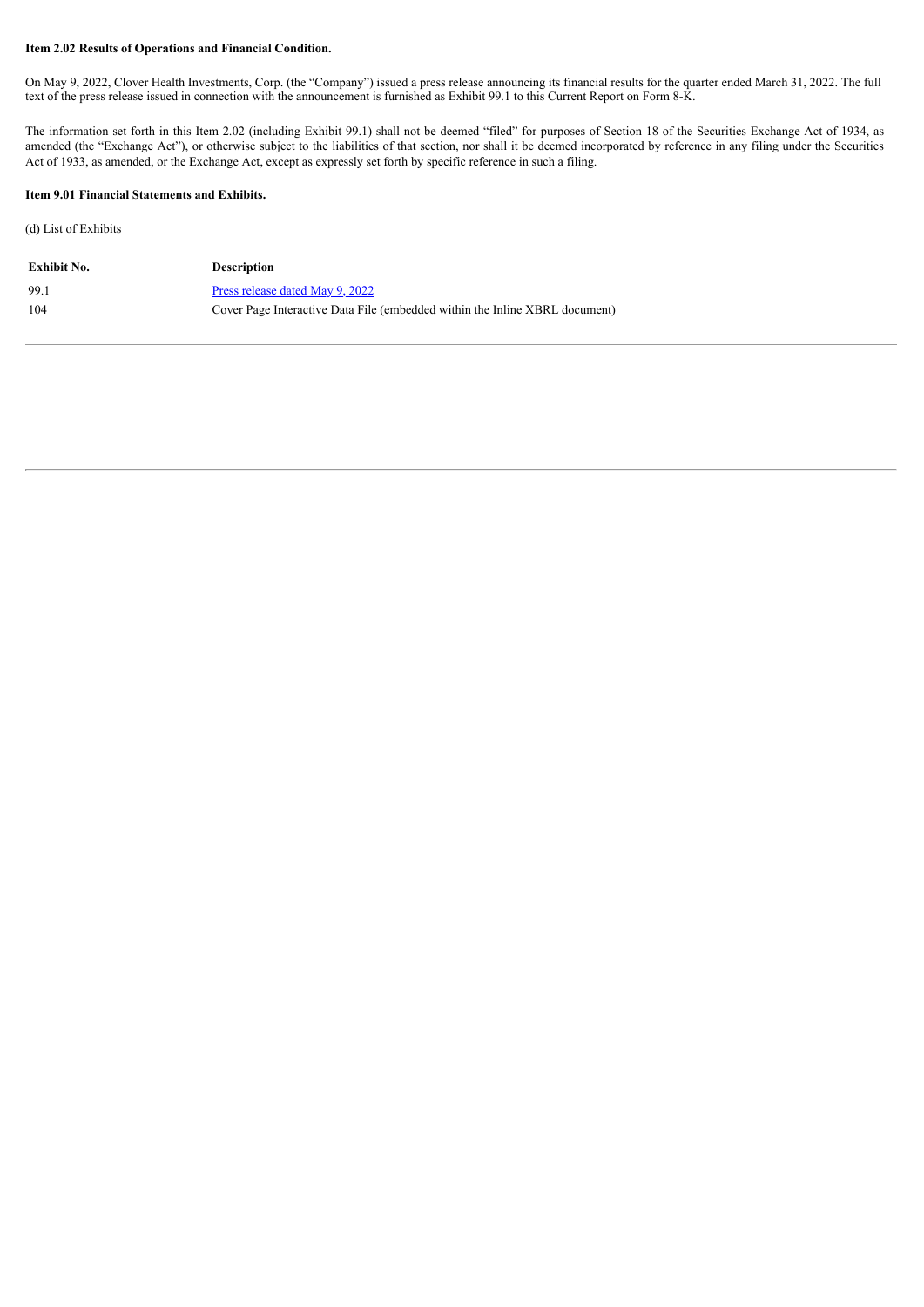## **SIGNATURE**

Pursuant to the requirements of the Securities Exchange Act of 1934, the registrant has duly caused this report to be signed on its behalf by the undersigned thereunto duly authorized.

## **Clover Health Investments, Corp.**

Date: May 9, 2022 By: /s/ Mark C. Herbers Name: Mark C. Herbers Title: Interim Chief Financial Officer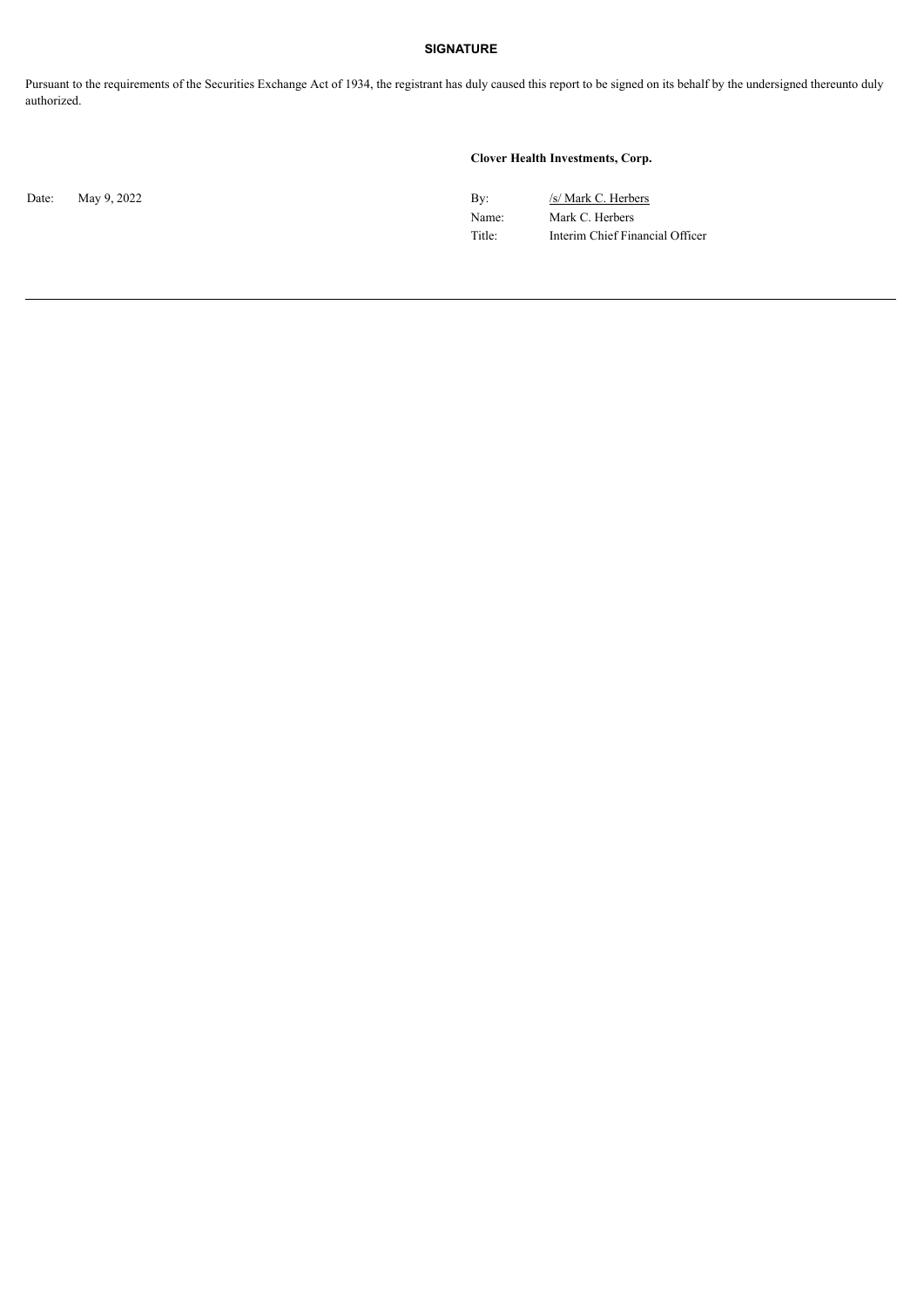#### **Clover Health Reports First Quarter 2022 Financial Results**

*First quarter total revenue was \$874.4 million, compared to \$200.3 million in first quarter 2021*

*Lives under Clover Management grew to ~257,000 from ~66,000 year-over-year*

<span id="page-3-0"></span>First quarter Insurance (Medicare Advantage) Medical Care Ratio (MCR) of 96.4% and Non-Insurance (Direct Contracting) MCR of 99.8% show *significant improvement quarter-over-quarter*

*Full-year 2022 revenue expected to be \$3.0 billion to \$3.4 billion*

*Clover continues to expect 2022 Insurance MCR of 95% to 99% and a further step-wise improvement beyond*

FRANKLIN, Tenn., May 9, 2022 (GLOBE NEWSWIRE) -- Clover Health Investments, Corp. (Nasdaq: CLOV) ("Clover" or the "Company"), a physician enablement company focused on improving health outcomes for America's seniors, today reported financial results for the first quarter of 2022. Management will host a conference call today at 5:00 p.m. ET to discuss its operating results and other business highlights.

"2022 is off to a strong start, led by significant year-over-year revenue growth and quarter-over-quarter margin improvements in Insurance (Medicare Advantage) and Non-Insurance (Direct Contracting)," said Clover Health CEO Vivek Garipalli. "We believe our focus on balancing this strong growth with ongoing action to further reduce MCRs and increase operational efficiencies is powering our progress towards profitability."

Andrew Toy, President of Clover Health, added, "This year we'll continue investing in the Clover Assistant to deliver data driven value based care and are rounding out our leadership team with top level talent. Further, we believe our focus on building a sustainable, intelligent, and efficient growth engine will benefit our results by driving incremental scale, improvements across our Insurance MCR, positive Non-Insurance results, and more efficient operating expenses."

We have updated the names of our Medicare Advantage (MA) and Direct Contracting segments to our Insurance and Non-Insurance segments, respectively. We believe that this approach better reflects each segment's current role and contribution to our business. There has been no change to the existing composition of these segments, and previously reported consolidated and segment-level financial results of the Company were not impacted by these changes.

Key Company highlights are as follows:

| <b>Dollars in Millions</b>                                     |    | Q1'22          | 01'21          |
|----------------------------------------------------------------|----|----------------|----------------|
| <b>Total Revenue</b>                                           | D. | 874.4          | \$<br>200.3    |
| Insurance MCR                                                  |    | 96.4 %         | 107.9%         |
| Non-Insurance MCR                                              |    | 99.8           |                |
| Salaries and Benefits Plus General and Administrative Expenses | \$ | 126.8          | \$<br>104.6    |
| Adjusted Operating Expenses (Non-GAAP) <sup>(1)(2)</sup>       |    |                |                |
| Net Loss                                                       |    | 84.4<br>(75.3) | 58.2<br>(48.4) |
|                                                                |    |                |                |
| Adjusted EBITDA (Non-GAAP) <sup>(1)(2)</sup>                   |    |                |                |
|                                                                |    | (71.8)         | (72.5)         |

Adjusted Operating Expenses (Non-GAAP) and Adjusted EBITDA (Non-GAAP) are non-GAAP financial measures. Reconciliations of Adjusted Operating Expenses (Non-GAAP) to the sum (1) of Salaries and Benefits Plus General and Administrative Expenses and Adjusted EBITDA (Non-GAAP) to Net Loss, respectively, the most directly comparable GAAP measures, are provided in the tables immediately following the consolidated financial statements below. Additional information about the Company's non-GAAP financial measures can be found under the caption "About Non-GAAP Financial Measures" below and in Appendix A.

<sup>&</sup>lt;sup>(2)</sup> Beginning in first quarter 2022, we are no longer reporting Normalized MA MCR (Non-GAAP) and Normalized Adjusted EBITDA (Non-GAAP), reflecting the expected reduction in the impact of the COVID-19 pandemic on our financial results. We have also updated our definition and presentation of Adjusted EBITDA (Non-GAAP) to exclude premium deficiency reserve expense or benefit (PDR), gain on investment, and expenses attributable to Seek Insurance Services, Inc., and Clover Therapeutics Company. PDR is now being excluded because management believes that PDR does not reflect the Company's underlying fundamentals due to the significant variability in PDR from period to period and because it is a non-cash item, gain on investment is being excluded because it is a non-cash item and does not reflect the Company's underlying operations, and expenses attributable to Seek Insurance Services, Inc., and Clover Therapeutics Company are being excluded because management believes they are not reflective of the Company's operating expenses relating to its core businesses or its actual recurring cash expense. The prior period figure has been revised to conform to the updated definition and presentation. For additional information, see the definition of "Adjusted EBITDA (Non-GAAP)" in Appendix A.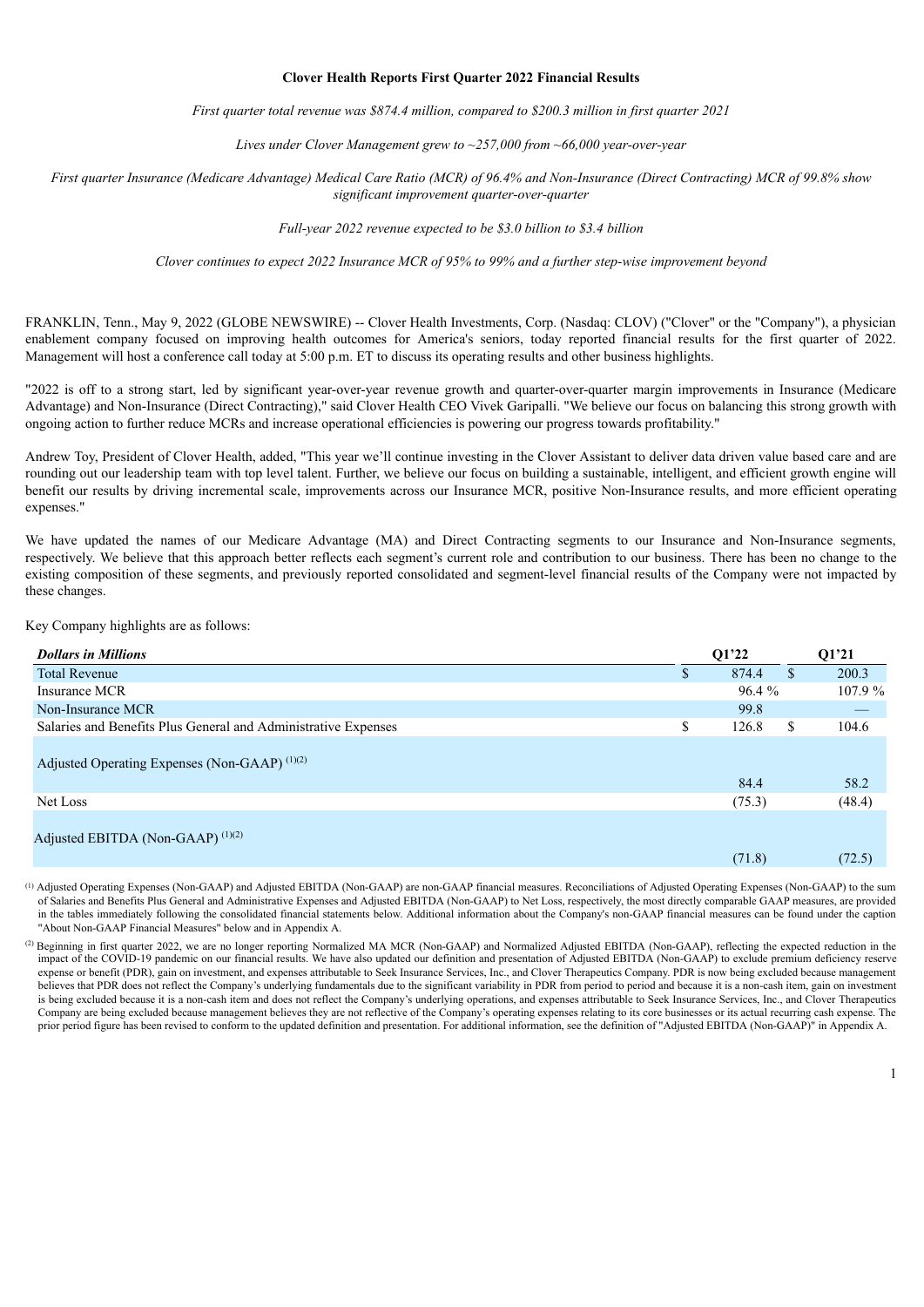## **Lives under Clover Management**

|                                            | <b>March 31, 2022</b> | <b>March 31, 2021</b>           |
|--------------------------------------------|-----------------------|---------------------------------|
| Insurance Members                          | 85,026                | 66,348                          |
| Non-Insurance Beneficiaries                | 172.416               | $\hspace{0.1mm}-\hspace{0.1mm}$ |
| <b>Total Lives under Clover Management</b> | 257,442               | 66,348                          |

## **Clover Assistant (CA) Highlights**

- Lives under Clover Assistant Management grew ~550% year-over-year to 211,386.
- Approximately 3,600 unique users (NPIs) were live on Clover Assistant in the first quarter, up ~43% year-over-year.
- During 2021, our Insurance members whose primary care providers (PCPs) used the Clover Assistant had an MCR that was more than 1,000 basis points lower than members whose PCPs didn't. Further, our returning 2021 Insurance members with PCPs who were live on CA in 2018 had a 4.2% lower incurred Insurance MCR (non-GAAP)<sup>(1)</sup> than members with PCPs who went live on CA in 2019, and members with PCPs who went live on CA in 2019 had a 5.5% lower incurred Insurance MCR (non-GAAP) than members with PCPs who went live on CA in 2020.
	- Incurred Insurance MCR (Non-GAAP) is a non-GAAP financial measure. A reconciliation of Incurred Insurance MCR (Non-GAAP) to Insurance MCR, the most directly comparable (1) GAAP measure, is provided in the tables immediately following the consolidated financial statements below. Additional information about the Company's non-GAAP financial measures can be found under the caption "About Non-GAAP Financial Measures" below and in Appendix A.

#### **Financial Outlook**

"The first quarter was a solid start to the year. We are cautiously optimistic about the remainder of 2022, and are maintaining our expectations for a meaningful improvement over last year," said Mark Herbers, interim Chief Financial Officer of Clover Health. "We continue to focus on sustainable and intelligent growth, including a deeper analysis of our specific markets, to drive our go-to-market strategy. Importantly, we believe there are multiple levers that we can utilize in order to drive another step-wise improvement in our Insurance MCR, better Non-Insurance results and lower operating expenses."

For full-year 2022, Clover Health is reaffirming its previously provided guidance and commentary:

- Total revenues are expected to be in the range of \$3.0 billion to \$3.4 billion. This includes projected Insurance revenue of \$1.0 billion to \$1.1 billion and Non-Insurance revenue of \$2.0 billion to \$2.3 billion.
- Insurance membership is expected to average 84,000 85,000, a growth rate of 26% 27% as compared to the 2021 average. For the Non-Insurance program, the Company expects the average number of aligned beneficiaries to be 160,000 - 165,000, compared to an average of 62,125 in 2021.
- Insurance MCR is expected to be in the range of 95% 99%. This improvement versus 2021 is expected to be driven by a combination of expected operational efficiencies, increased risk scores, and slightly lower COVID-19 costs. Non-Insurance MCR is also expected to improve versus 2021 levels. Any significant developments related to COVID-19 and/or historical utilization trends could impact these expectations.
- Adjusted Operating Expenses (Non-GAAP)<sup>(1)</sup> are expected to be between \$330 million and \$345 million.
- Adjusted Operating Expenses as a Percentage of Revenue (Non-GAAP)<sup>(1)</sup> is expected to be  $10\%$  12% compared to 18% in 2021.
	- <sup>(1)</sup> Reconciliations of projected Adjusted Operating Expenses (Non-GAAP) to projected Salaries and Benefits Plus General and Administrative Expenses and of projected Adjusted Operating Expenses as a Percentage of Revenue (Non-GAAP) to projected Salaries and Benefits Plus General and Administrative Expenses as a Percentage of Revenue, the most directly comparable GAAP measures, are not provided because stock-based compensation expense, which is excluded from Adjusted Operating Expenses (Non-GAAP), cannot be reasonably calculated or predicted at this time without unreasonable efforts. Additional information about the Company's non-GAAP financial measures can be found under the caption "About Non-GAAP Financial Measures" below and in Appendix A.

## **Insurance MCR Cohorts by Region**

This quarter we are providing information regarding the Company's Insurance MCR by region in fiscal year 2021, which is our most recent comprehensive data available, to demonstrate the variations across our footprint.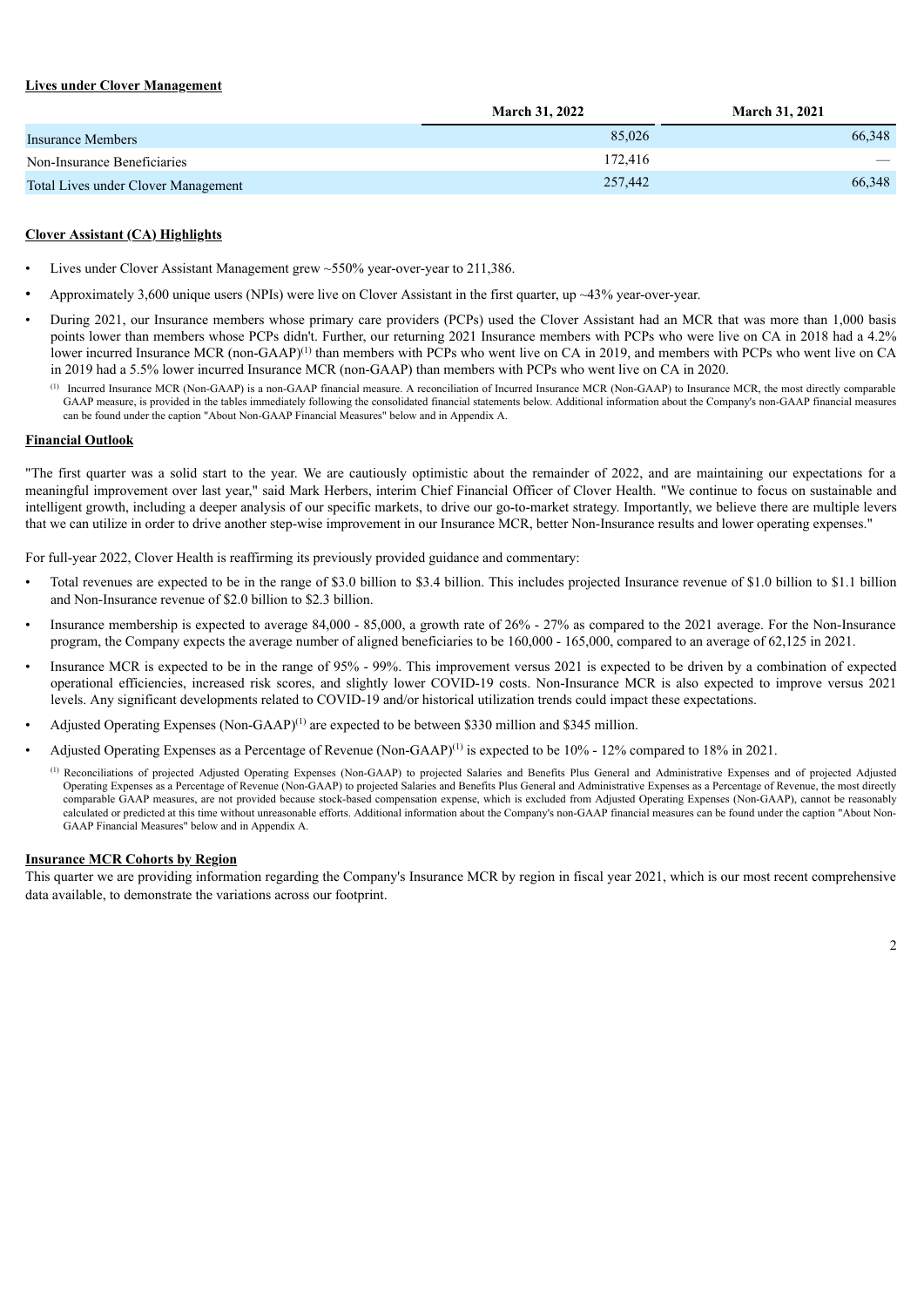| All Members                        | $106.0 \%$                                          |                              |
|------------------------------------|-----------------------------------------------------|------------------------------|
|                                    |                                                     |                              |
|                                    | <b>Incurred Insurance MCR</b><br>$(Non-GAAP)^{(1)}$ | Member Weight <sup>(5)</sup> |
| Northern New Jersey <sup>(2)</sup> | $99.3\%$                                            | 67.7 %                       |
| Southern New Jersey <sup>(3)</sup> | 120.4                                               | 22.9                         |
| Georgia <sup>(4)</sup>             | 99.9                                                | 6.2                          |
| Other                              | 103.8                                               | 3.2                          |
| All Members                        | 103.5                                               | $100.0 \%$                   |

 $^{(1)}$  Incurred Insurance MCR (Non-GAAP) is a non-GAAP financial measure. A reconciliation of Incurred Insurance MCR (Non-GAAP) to Insurance MCR, the most directly comparable GAAP measure, is provided in the tables immediately following the consolidated financial statements below. Additional information about the Company's non-GAAP financial measures can be found under the caption "About Non-GAAP Financial Measures" below and in Appendix A.

 $^{(2)}$  The Incurred Insurance MCR (non-GAAP) presented reflects a weighted average of premiums and claims associated with our members enrolled in MA plans that we offer in what we describe internally as our Northern New Jersey region. Our Northern New Jersey region includes the following counties in New Jersey: Atlantic, Bergen, Essex, Hudson, Mercer, Monmouth, Morris, Passaic, Somerset, Sussex, and Union. We consider these to be our Northern New Jersey counties based on the consistency of our plan design and maturity for the MA plans we offer in these markets, which generally fall within the geography of Northern New Jersey.

The Incurred Insurance MCR (non-GAAP) presented reflects a weighted average of premiums and claims associated with our members enrolled in MA plans that we offer in what we describe (3) internally as our Southern New Jersey region. Our Southern New Jersey region includes the following counties in New Jersey: Burlington, Camden, Cape May, Cumberland, Gloucester, Hunterdon, Middlesex, Ocean, and Salem. We consider these to be our Southern New Jersey counties based on the consistency of our plan design and maturity for the MA plans we offer in these markets, which generally fall within the geography of Southern New Jersey.

The Incurred Insurance MCR (non-GAAP) presented reflects a weighted average of premiums and claims associated with our members enrolled in MA plans that we offer in Georgia. (4)

Determined by dividing the number of Clover's Insurance members in the applicable region by Clover's total number of Insurance members. (5)

#### Leadership Update

Year to date, the Company has significantly bolstered its management team, making several key hires. During the first quarter of 2022, Clover Health appointed Conrad Wai as Chief Technology Officer and Joseph Martin as General Counsel. Additionally, today Aric Sharp joined the Company as CEO of Value Based Care.

#### Earnings Conference Call Details

Clover Health's management will host a conference call to discuss its financial results on Monday, May 9, at 5:00 PM Eastern Time. A live webcast of the call can be accessed from Clover Health's Investor Relations website at investors.cloverhealth.com, and an on-demand replay will be available on the same website following the call.

#### Forward-Looking Statements

This press release contains forward-looking statements within the meaning of Section 27A of the Securities Act of 1933, as amended, and Section 21E of the Securities Exchange Act of 1934, as amended. Forward-looking statements include statements regarding future events and Clover Health's future results of operations, financial position, market size and opportunity, business strategy and plans, and the factors affecting our performance and our objectives for future operations. Forward-looking statements are not guarantees of future performance and you are cautioned not to place undue reliance on such statements. In some cases, you can identify forward looking statements because they contain words such as "may," "will," "should," "expects," "plans," "anticipates," "going to," "can," "could," "should," "would," "intends," "target," "projects," "contemplates," "believes," "estimates," "predicts," "potential," "outlook," "forecast," "guidance," "objective," "plan," "seek," "grow," "target," "if," "continue," or the negative of these words or other similar terms or expressions that concern Clover Health's expectations, strategy, priorities, plans or intentions. Forward-looking statements in this release include, but are not limited to, statements under "Financial Outlook," including expectations relating to potential improvements in Insurance MCR, Non-Insurance MCR, and operating expenses, and the statements contained in the quotations of our executive officers, including expectations related to Clover Health's "progress towards profitability" and potential improvements in our 2023 results, including our Insurance MCR, Non-Insurance MCR, and operating expenses. These statements are subject to known and unknown risks, uncertainties and other factors that may cause our actual results, levels of activity, performance or achievements to differ materially from results expressed or implied in this press release. Such risk factors include, but are not limited to, those related to: Clover Health's ability to increase the lifetime value of enrollments and manage medical expenses; changes in CMS' risk adjustment payment system; challenges in expanding our member and beneficiary base or into new markets; Clover Health's exposure to unfavorable changes in local benefit costs, reimbursement rates, competition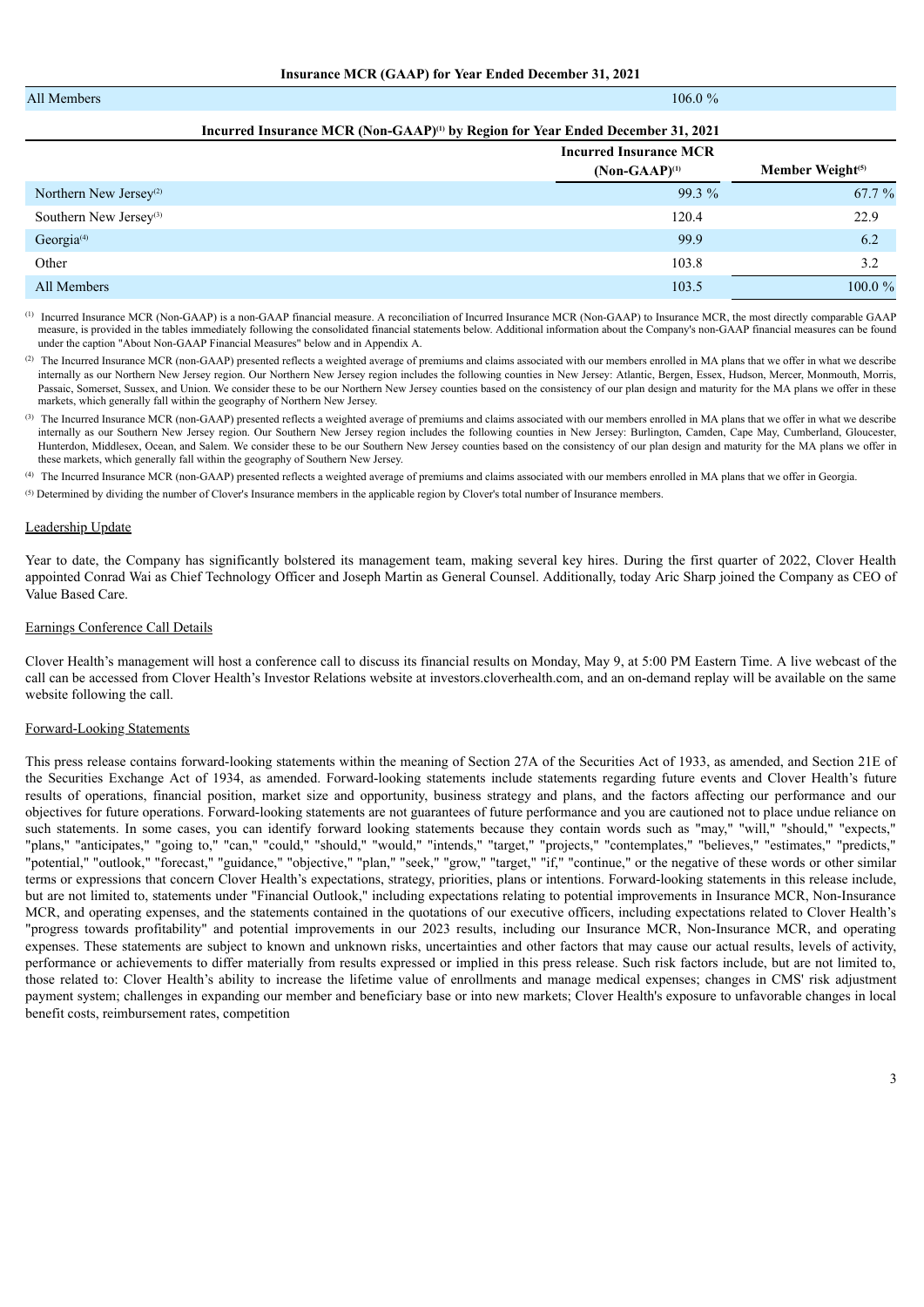and economic conditions; the impact of litigation or investigations; changes or developments in Medicare or the health insurance system and laws and regulations governing the health insurance markets; the current and future impact of the COVID-19 pandemic and its variants on Clover Health's business and industry; the adoption and usage of the Clover Assistant; the timing and market acceptance of new releases and upgrades to the Clover Assistant; and the successful development of our Non-Insurance operations and the degree to which our offerings gain market acceptance by physicians. Additional information concerning these and other risk factors is contained in our latest Annual Report on Form 10-K filed with the Securities and Exchange Commission (the "SEC") on February 28, 2022, including the Risk Factors section therein, and in our other filings with the SEC. The forward-looking statements included in this release are made as of the date hereof. Except as required by law, Clover Health undertakes no obligation to update any of these forward-looking statements after the date of this press release or to conform these statements to actual results or revised expectations.

## About Non-GAAP Financial Measures

We use non-GAAP measures including Adjusted EBITDA, Adjusted Operating Expenses, Adjusted Operating Expenses as a Percentage of Revenue, and Incurred Insurance MCR. These non-GAAP financial measures are provided to enhance the reader's understanding of Clover Health's past financial performance and our prospects for the future. Clover Health's management team uses these non-GAAP financial measures in assessing Clover Health's performance, as well as in planning and forecasting future periods. These non-GAAP financial measures are not computed according to GAAP, and the methods we use to compute them may differ from the methods used by other companies. Non-GAAP financial measures are supplemental to and should not be considered a substitute for financial information presented in accordance with GAAP and should be read only in conjunction with our consolidated financial statements prepared in accordance with GAAP. Readers are encouraged to review the reconciliations of these non-GAAP financial measures to the comparable GAAP measures, which are attached to this release, together with other important financial information, including our filings with the SEC, on the Investor Relations page of our website at investors.cloverhealth.com.

For a description of these non-GAAP financial measures, including the reasons management uses each measure, please see Appendix A: "Explanation of Non-GAAP Financial Measures and Other Items."

The statements contained in this document are solely those of the authors and do not necessarily reflect the views or policies of CMS. The authors assume *responsibility for the accuracy and completeness of the information contained in this document.*

## **About Clover Health:**

Clover Health (Nasdaq: CLOV) is a physician enablement company focused on seniors who have historically lacked access to affordable, high-quality healthcare. Our strategy is underpinned by our proprietary software platform, the Clover Assistant, which is designed to aggregate patient data from across the health ecosystem to support clinical decision-making and improve health outcomes. We operate two distinct lines of business: Insurance and Non-Insurance. Through its Insurance segment, the Company provides PPO and HMO plans to Medicare Advantage members in several states. The Company's Non-Insurance segment consists of its operations in connection with its participation in CMS' Direct Contracting model, which will transition to the ACO Reach model beginning in 2023. Clover's corporate headquarters are in Franklin, Tenn.

Visit: www.cloverhealth.com

Contacts:

Investor Relations:

Derrick Nueman & Ryan Schmidt

investors@cloverhealth.com

Press Contact:

Andy Robinson & Andrew Still-Baxter

press@cloverhealth.com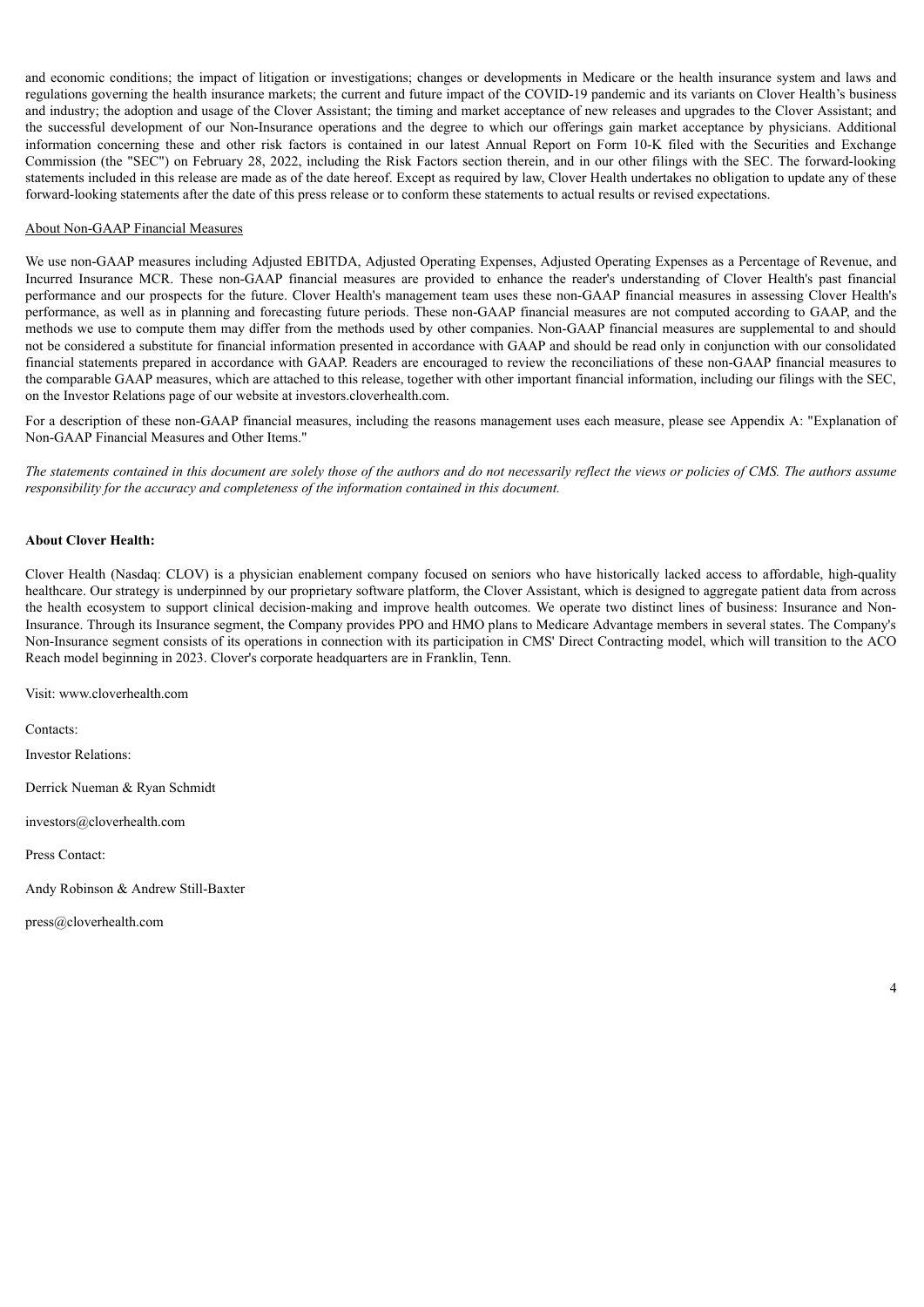## CLOVER HEALTH INVESTMENTS, CORP. AND SUBSIDIARIES CONSOLIDATED BALANCE SHEETS: SELECTED METRICS (in thousands)

|                                                                           | <b>March 31, 2022</b><br>(Unaudited) | December 31, 2021 |
|---------------------------------------------------------------------------|--------------------------------------|-------------------|
| <b>Selected Balance Sheet Data:</b>                                       |                                      |                   |
| Cash, cash equivalents and investments                                    | 722,844 \$                           | 791,194           |
| Total assets                                                              | 2,679,894                            | 950,804           |
| Unpaid claims                                                             | 164,240                              | 138,604           |
| Notes and securities payable, net of discount and deferred issuance costs | 19.947                               | 19,938            |
| <b>Total liabilities</b>                                                  | 2,190,081                            | 411,487           |
| Total stockholders' equity                                                | 489,813                              | 539,317           |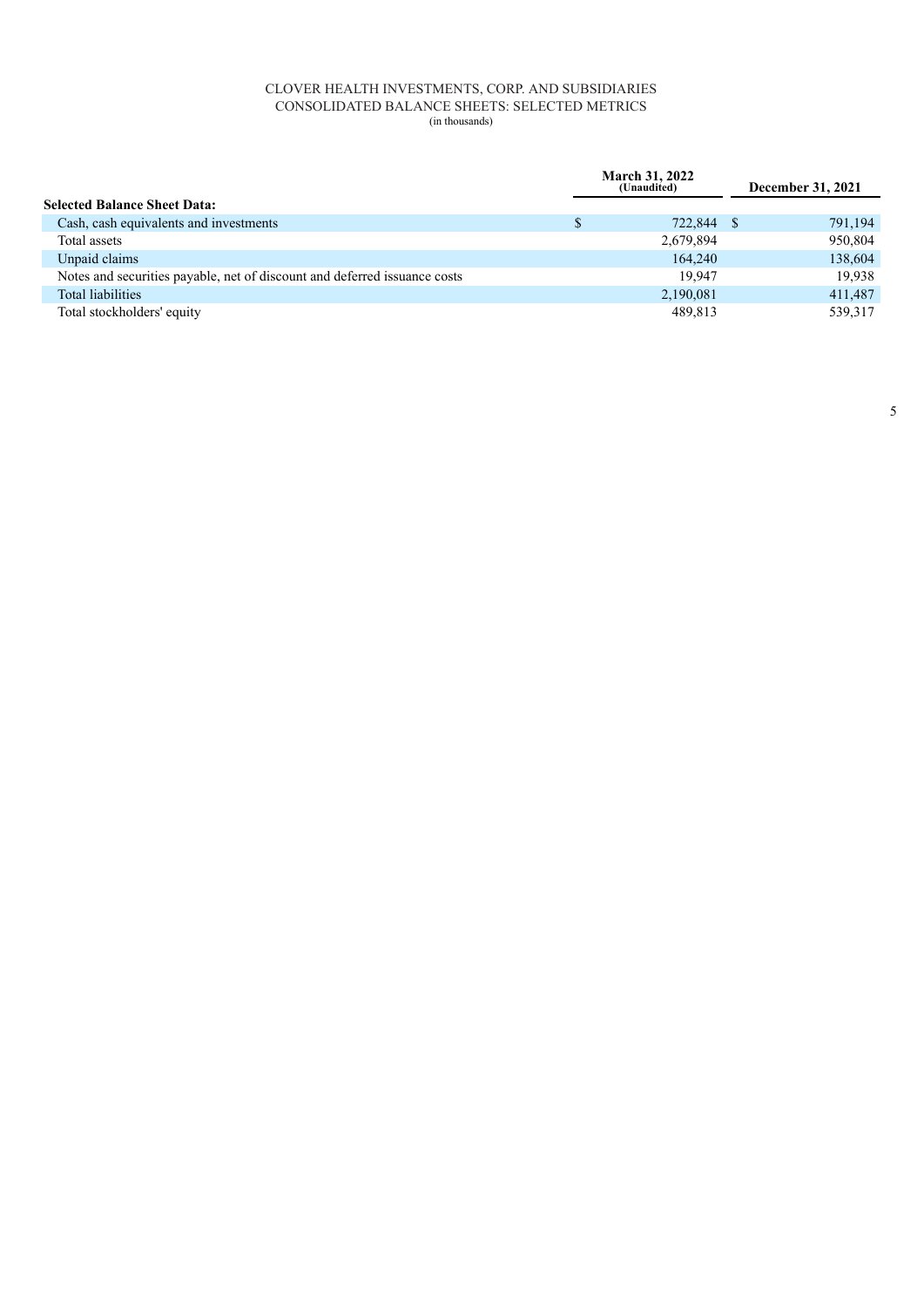## CLOVER HEALTH INVESTMENTS, CORP. AND SUBSIDIARIES CONSOLIDATED STATEMENTS OF OPERATIONS (in thousands) (Unaudited)

|                                                                                                                                      | Three Months Ended March 31, |               |  |           |  |
|--------------------------------------------------------------------------------------------------------------------------------------|------------------------------|---------------|--|-----------|--|
|                                                                                                                                      |                              | 2022          |  | 2021      |  |
| Revenues:                                                                                                                            |                              |               |  |           |  |
| Premiums earned, net (Net of ceded premiums of \$119 and \$124, for the three months ended March 31, 2022<br>and 2021, respectively) | \$                           | 278,169 \$    |  | 199,376   |  |
| Direct Contracting revenue                                                                                                           |                              | 594,898       |  |           |  |
| Other income                                                                                                                         |                              | 1,312         |  | 949       |  |
| Total revenues                                                                                                                       |                              | 874,379       |  | 200,325   |  |
|                                                                                                                                      |                              |               |  |           |  |
| Operating expenses:                                                                                                                  |                              |               |  |           |  |
| Net medical claims incurred                                                                                                          |                              | 861,722       |  | 214,420   |  |
| Salaries and benefits                                                                                                                |                              | 69,091        |  | 66,024    |  |
| General and administrative expenses                                                                                                  |                              | 57,697        |  | 38,618    |  |
| Premium deficiency reserve benefit                                                                                                   |                              | (27, 657)     |  |           |  |
| Depreciation and amortization                                                                                                        |                              | 826           |  | 160       |  |
| Other expense                                                                                                                        |                              |               |  | 191       |  |
| Total operating expenses                                                                                                             |                              | 961,679       |  | 319,413   |  |
| Loss from operations                                                                                                                 |                              | (87,300)      |  | (119,088) |  |
|                                                                                                                                      |                              |               |  |           |  |
| Change in fair value of warrants payable                                                                                             |                              |               |  | (85,506)  |  |
| Interest expense                                                                                                                     |                              | 403           |  | 1,175     |  |
| Amortization of notes and securities discounts                                                                                       |                              |               |  | 13,660    |  |
| Gain on investment                                                                                                                   |                              | (12, 394)     |  |           |  |
| Net loss                                                                                                                             | \$                           | $(75,309)$ \$ |  | (48, 417) |  |

# **Operating Segments**

|         |           |            |                |                                        |                     | Consolidated<br>Total    |
|---------|-----------|------------|----------------|----------------------------------------|---------------------|--------------------------|
|         |           |            | (in thousands) |                                        |                     |                          |
|         |           |            |                |                                        |                     | 278,169                  |
|         |           | 594.898    |                |                                        |                     | 594,898                  |
| 271     |           |            | 27,399         | (26,358)                               |                     | 1,312                    |
|         |           |            | 19.136         | (19, 136)                              |                     |                          |
| 268,126 |           | 593,999    | 2,628          | (3,031)                                |                     | 861,722                  |
| 10.314  |           | 899        | 43.907         |                                        |                     | 12.657                   |
|         | Insurance | 278,169 \$ | $-$ S          | Non-Insurance Corporate/Other<br>$-$ S | <b>Eliminations</b> | $-$ \$<br>$(42, 463)$ \$ |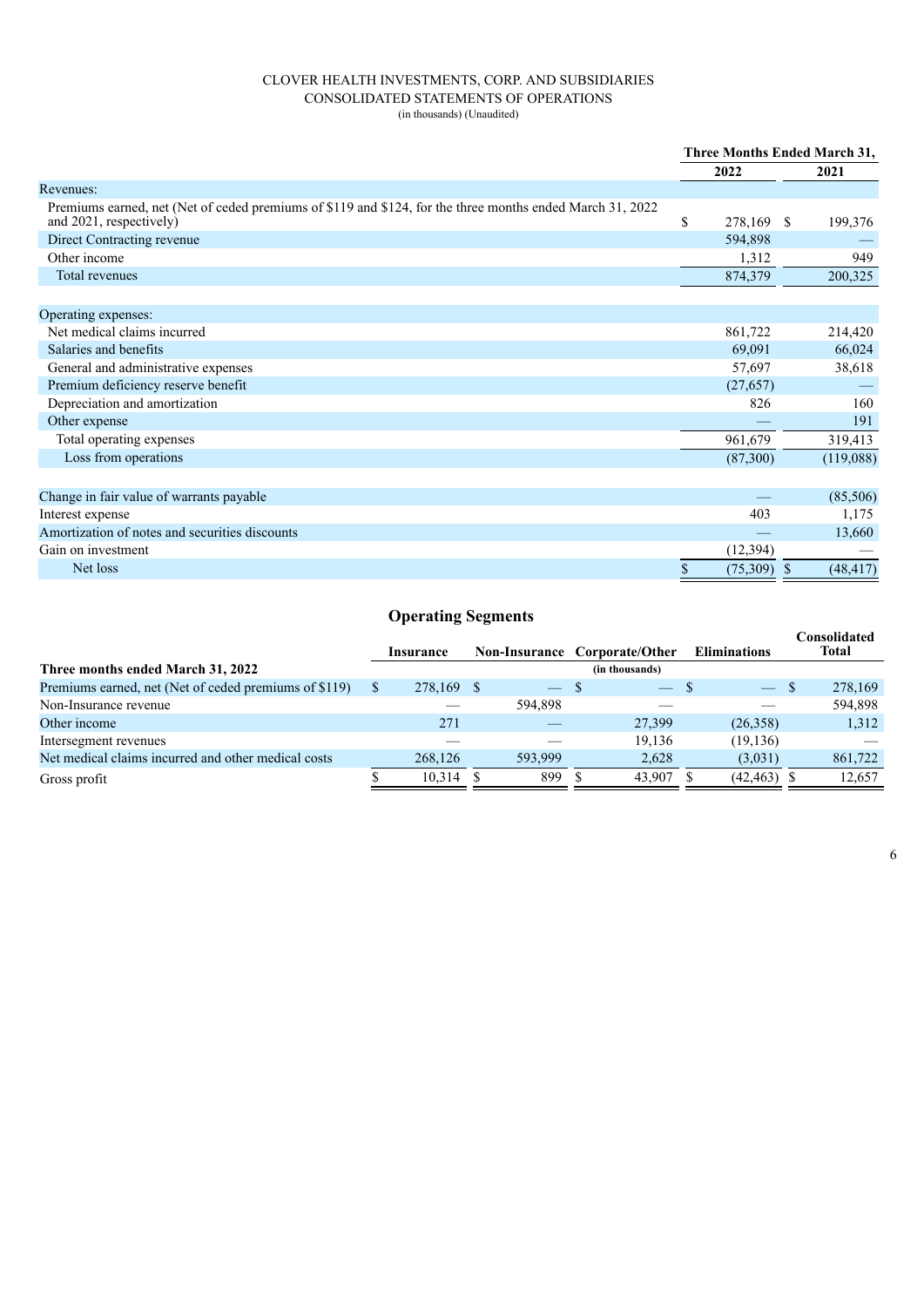## CLOVER HEALTH INVESTMENTS, CORP. AND SUBSIDIARIES RECONCILIATION OF NON-GAAP FINANCIAL MEASURES ADJUSTED EBITDA RECONCILIATION  $(in thousands)$  (Unaudited) $(1)(2)$

|                                                           | Three Months Ended March 31, |                | <b>Three Months Ended</b> |                      |  |                       |  |               |
|-----------------------------------------------------------|------------------------------|----------------|---------------------------|----------------------|--|-----------------------|--|---------------|
|                                                           | 2022                         | 2021           |                           | December 31,<br>2021 |  | September 30,<br>2021 |  | June 30, 2021 |
| Net loss:                                                 | \$<br>$(75,309)$ \$          | $(48, 417)$ \$ |                           | $(187,202)$ \$       |  | $(34,527)$ \$         |  | (317,611)     |
| Adjustments                                               |                              |                |                           |                      |  |                       |  |               |
| Interest expense                                          | 403                          | 1,175          |                           | 412                  |  | 413                   |  | 1,229         |
| Amortization of notes and securities discount             |                              | 13,660         |                           |                      |  | 13                    |  | 8             |
| Depreciation and amortization                             | 826                          | 160            |                           | 848                  |  | 120                   |  | 118           |
| Change in fair value of warrants payable                  |                              | (85,506)       |                           |                      |  | (115, 152)            |  | 134,512       |
| Gain on investment                                        | (12, 394)                    |                |                           |                      |  |                       |  |               |
| Stock-based compensation expense                          | 40,640                       | 42,713         |                           | 31,181               |  | 46,803                |  | 43,026        |
| Premium deficiency reserve (benefit) expense              | (27, 657)                    |                |                           | 61,967               |  | 20,761                |  | 27,900        |
| Expenses attributable to Seek Insurance Services.<br>Inc. | 1,374                        | 3,020          |                           | 4,542                |  | 3,735                 |  | 2,739         |
| Expenses attributable to Clover Therapeutics<br>Company   | 357                          | 703            |                           | 826                  |  | 1,106                 |  | 988           |
| Adjusted EBITDA (Non-GAAP)                                | (71,760)                     | (72, 492)      |                           | $(87, 426)$ \$       |  | $(76, 728)$ \$        |  | (107,091)     |

 $<sup>(1)</sup>$  The table above includes non-GAAP measures. Non-GAAP financial measures are supplemental and should not be considered a substitute for financial information presented in accordance</sup> with GAAP. For a detailed explanation of these non-GAAP measures, see Appendix A.

(2) In first quarter 2022, we updated our definition and presentation of Adjusted EBITDA (Non-GAAP) to exclude premium deficiency reserve expense or benefit (PDR), gain on investment, and expenses attributable to Seek Insurance Services, Inc. and Clover Therapeutics Company from the calculation of this measure. PDR is now being excluded because management believes PDR does not reflect the Company's underlying fundamentals due to the significant variability in PDR from period to period and because it is a non-cash item, gain on investment is being excluded because it is a non-cash item and management believes it does not reflect the Company's underlying operations, and expenses attributable to Seek Insurance Services, Inc., and Clover Therapeutics Company are being excluded because management believes they are not reflective of the Company's operating expenses relating to its core businesses or its actual recurring cash expense. Previously reported Adjusted EBITDA (Non-GAAP) figures have been revised in the table above to conform to the updated presentation.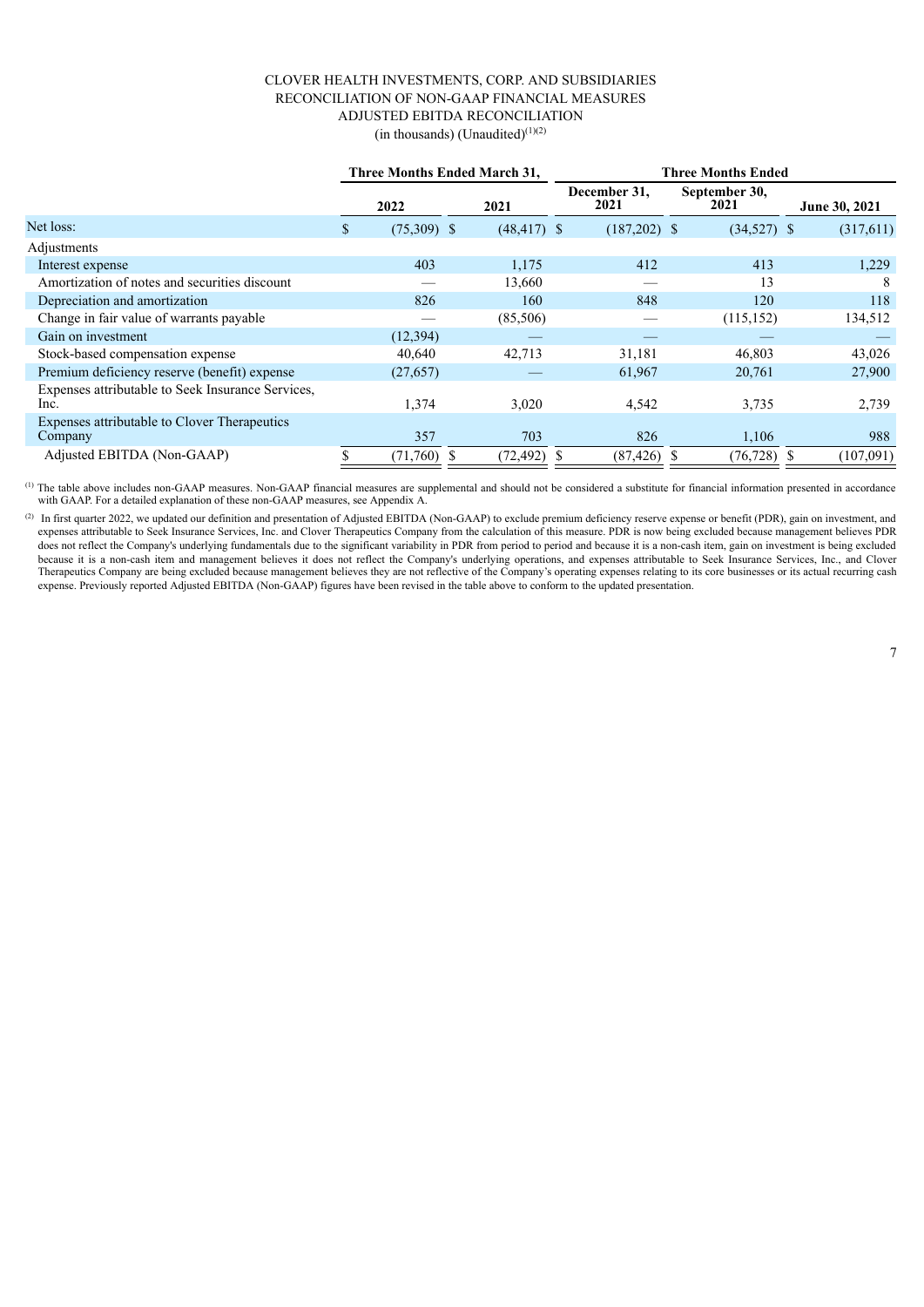#### CLOVER HEALTH INVESTMENTS, CORP. AND SUBSIDIARIES RECONCILIATION OF NON-GAAP FINANCIAL MEASURES INCURRED INSURANCE MEDICAL CARE RATIO (NON-GAAP) RECONCILIATION  $(Unaudited)^{(1)}$

|                                                                                     | <b>Year Ended December</b><br>31, 2021 |
|-------------------------------------------------------------------------------------|----------------------------------------|
| <b>GAAP Insurance MCR (All Members)</b>                                             | $106.0 \%$                             |
| Adjustments                                                                         |                                        |
| Prior Period Development <sup>(2)(3)</sup>                                          | (2.5)                                  |
| Incurred Insurance MCR (Non-GAAP) <sup>(3)</sup>                                    | 103.5                                  |
|                                                                                     |                                        |
| <b>Incurred Insurance MCR (Non-GAAP) By Region</b>                                  |                                        |
| Northern New Jersey                                                                 | 99.3                                   |
| Southern New Jersey                                                                 | 120.4                                  |
| Georgia                                                                             | 99.9                                   |
| Other                                                                               | 103.8                                  |
| All Members Total                                                                   | 103.5                                  |
|                                                                                     |                                        |
| Incurred Insurance MCR (Non-GAAP) By Clover Assistant (CA) Cohort <sup>(3)(4)</sup> |                                        |

| 2018 CA Cohort          | 89.2  |
|-------------------------|-------|
| 2019 CA Cohort          | 93.4  |
| 2020 CA Cohort          | 98.9  |
| Aggregate CA PCP Cohort | 93.5  |
| Non-CA PCP Cohort       | 112.5 |

The table above includes non-GAAP measures. Non-GAAP financial measures are supplemental to and should not be considered a substitute for financial information presented in accordance with GAAP. For a detailed explanation of these non-GAAP measures, see Appendix A. (1)

<sup>(2)</sup> Prior period development cannot be reasonably attributed to specific Insurance members and, therefore, the reconciliation of Incurred Insurance MCR to GAAP Insurance MCR is provided at the total Insurance-member level only. We do not expect the impact of prior period development would be material to the calculation of Insurance MCR for any regional or Clover Assistant cohort over the applicable period.

Figures presented differ from those included in our fourth quarter 2021 earnings release, reflecting our actual claims experience as compared to the Company's estimates as of December 31, (3) 2021.

 $(4)$  Includes only returning members with primary care providers.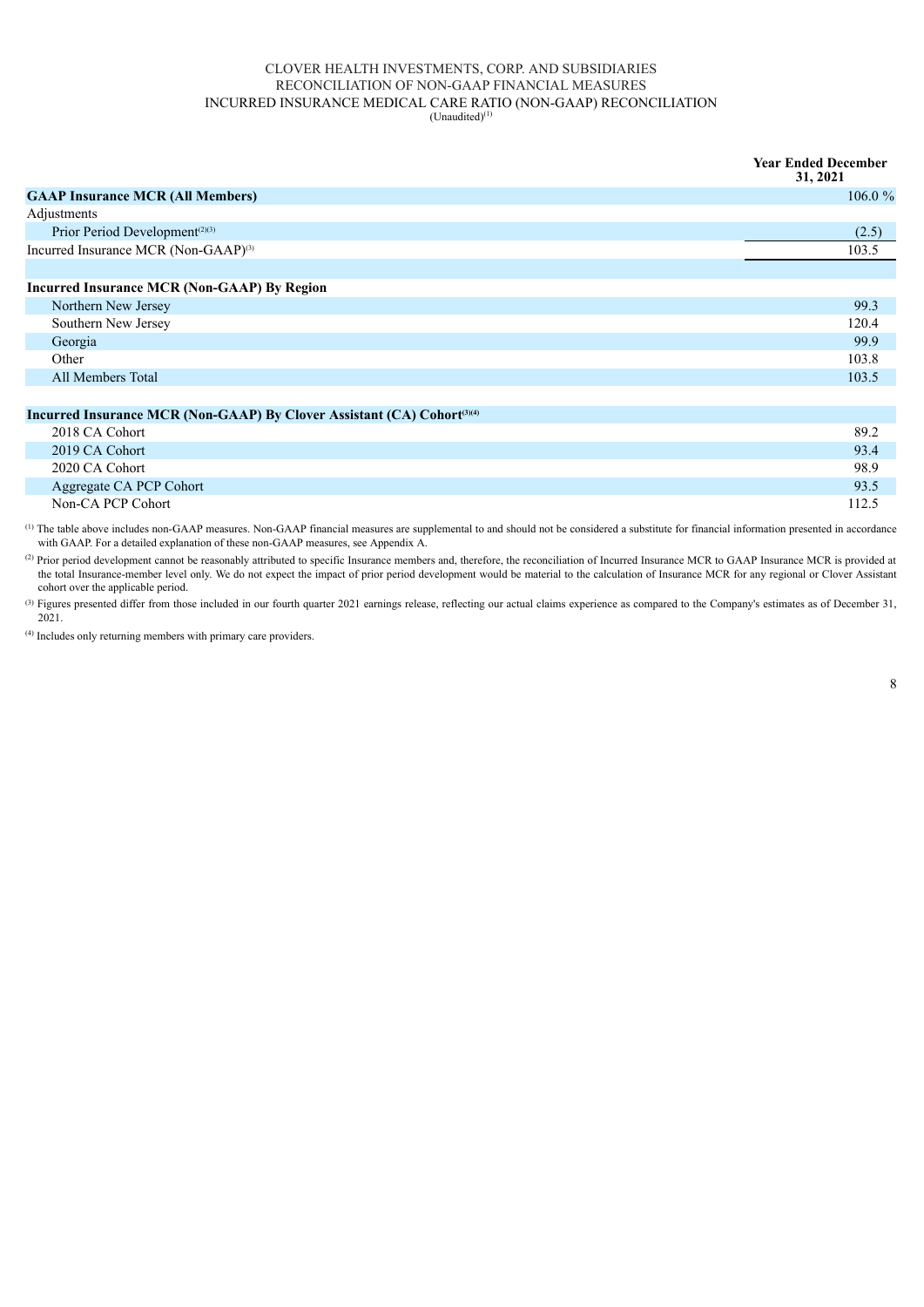## CLOVER HEALTH INVESTMENTS, CORP. AND SUBSIDIARIES RECONCILIATION OF NON-GAAP FINANCIAL MEASURES ADJUSTED OPERATING EXPENSES (NON-GAAP) RECONCILIATION  $(in thousands)$  (Unaudited) $<sup>(1)</sup>$ </sup>

|                                                                      | Three Months Ended March 31, |    |          |  |  |
|----------------------------------------------------------------------|------------------------------|----|----------|--|--|
|                                                                      | 2022                         |    | 2021     |  |  |
| Salaries and benefits                                                | 69.091                       | \$ | 66,024   |  |  |
| General and administrative expenses                                  | 57,697                       |    | 38,618   |  |  |
| Total Salaries and benefits plus General and administrative expenses | 126,788                      |    | 104,642  |  |  |
| Adjustments                                                          |                              |    |          |  |  |
| Stock-based compensation expense                                     | (40,640)                     |    | (42,713) |  |  |
| Expenses attributable to Seek Insurance Services, Inc.               | (1,374)                      |    | (3,020)  |  |  |
| Expenses attributable to Clover Therapeutics Company                 | (357)                        |    | (703)    |  |  |
| Adjusted Operating Expenses (Non-GAAP)                               | 84.417                       |    | 58,206   |  |  |
|                                                                      |                              |    |          |  |  |
| Total revenues                                                       | \$<br>874.379                | \$ | 200,325  |  |  |
| Adjusted Operating Expenses (Non-GAAP) as a Percentage of Revenue    | $10\%$                       |    | $29\%$   |  |  |

The table above includes non-GAAP measures. Non-GAAP financial measures are supplemental and should not be considered a substitute for financial information presented in accordance (1) with GAAP. For a detailed explanation of these non-GAAP measures, see Appendix A.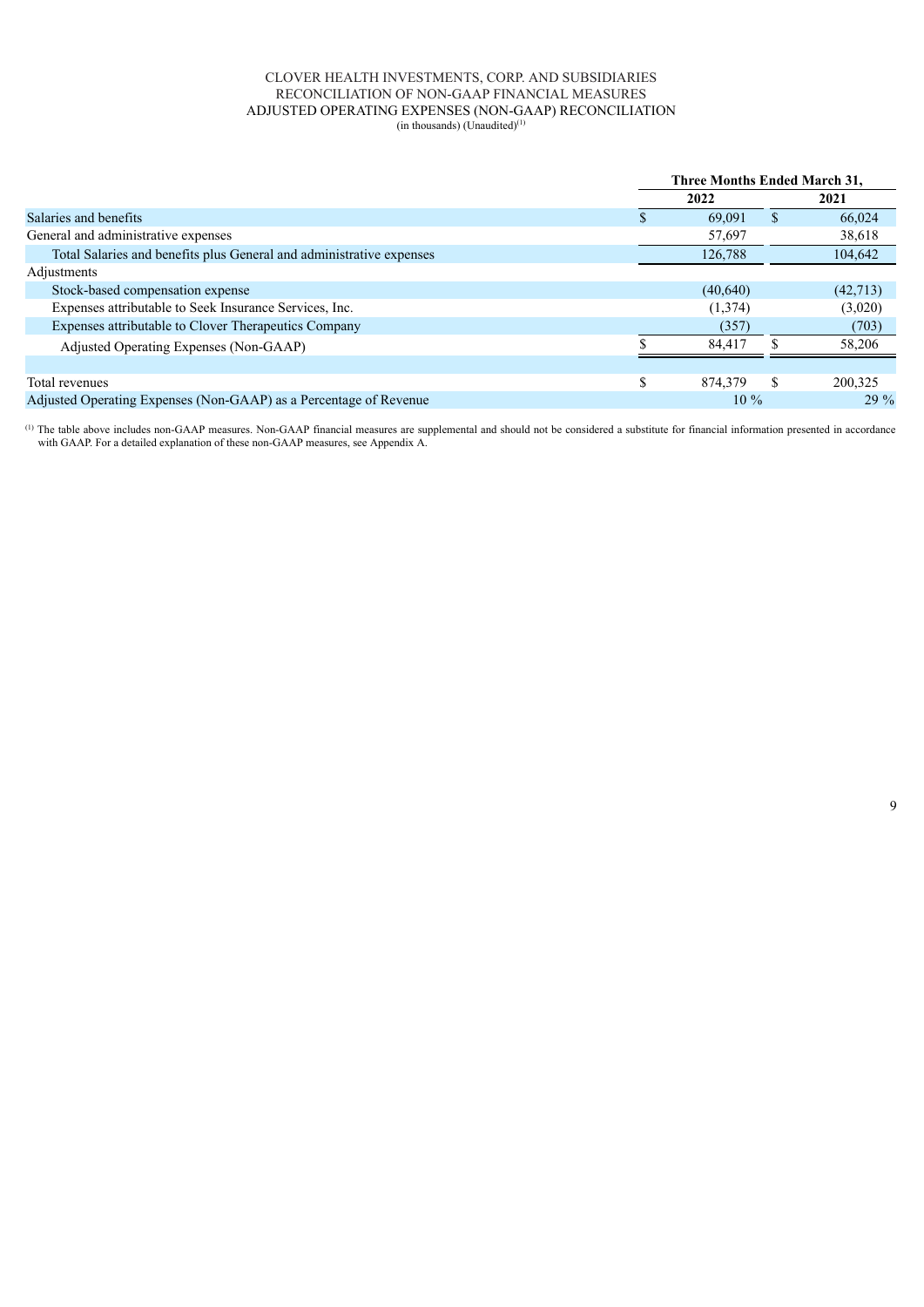## CLOVER HEALTH INVESTMENTS, CORP. AND SUBSIDIARIES Appendix A Explanation of Non-GAAP Financial Measures and Other Items

#### *Non-GAAP Adjustments*

We believe it is useful to investors for our presentation within this document of financial measures on a non-GAAP basis to exclude the below items. In particular, we believe that the exclusion of these amounts provides useful measures for period-to-period comparisons of our business. These key measures are used by our management and the board of directors to understand and evaluate our operating performance and trends, to prepare and approve our annual budget and to develop short and long-term operating plans. In addition, we believe that the presentation of these non-GAAP measures enhances an *investor's understanding of our financial performance.*

Amortization of notes and securities discount - We report non-convertible notes and convertible securities at carrying value, net of discount. We account for convertible securities in accordance with accounting guidance for debt with conversion and other options, after determining whether embedded conversion options should be bifurcated from their host instruments.

Change in fair value of warrants payable - The fair value of warrant liabilities is estimated using a valuation method based on the level of instrument, where the values of various instruments are estimated based on an analysis of future values, assuming various future outcomes.

Depreciation and Amortization - Depreciation and amortization consists of all depreciation and amortization expenses associated with our property and equipment. Depreciation includes expenses associated with property and equipment. Amortization includes expenses associated with leasehold improvements.

Expenses Attributable to Seek Insurance Services, Inc. and Clover Therapeutics Company - This consists of expenses incurred by the Company in the current period attributable to Seek Insurance Services, Inc. and Clover Therapeutics Company. These expenses are excluded from Adjusted Operating Expenses (Non-GAAP) and Adjusted EBITDA (Non-GAAP) because management believes they are not reflective of the Company's core businesses or its actual recurring cash expense and therefore do not appropriately reflect the Company's underlying fundamentals.

Gain on Investment - Gain on investment consists of the gain recorded by the Company upon the completion by one of its subsidiaries, Clover Therapeutics Company, of a private capital transaction during the first quarter of 2022.

Interest Expense - Interest expense consists mostly of interest expense associated with previously outstanding non-convertible notes under our term loan facility that was terminated in the second quarter of 2021.

Premium deficiency reserve expense (benefit) – This consists of a reserve established to the extent that the sum of expected future costs, claim adjustment expenses, and maintenance costs exceeds related future premiums under contracts without consideration of investment income. We assess the profitability of our contracts with CMS to identify those contracts where current operating results or forecasts indicate probable future losses. Premium deficiency reserve expense (benefit) is recognized in the period in which the losses are identified.

Prior Period Development – This consists of our estimate of adjustments in the current period which relate to prior period dates of service. We exclude these amounts from Incurred Insurance MCR (Non-GAAP) to isolate our estimate of current period performance.

Stock-Based Compensation Expense – This consists of expenses for stock-based payment awards granted to employees and non-employees.

## *Non-GAAP Definitions*

Adjusted EBITDA - A non-GAAP financial measure defined by us as net loss before interest expense, amortization of notes and securities discount, depreciation and amortization, change in fair value of warrants payable, gain on investment, stock-based compensation expense, premium deficiency reserve expense (benefit), and expenses attributable to Seek Insurance Services, Inc., and Clover Therapeutics Company. Adjusted EBITDA is a key measure used by our management team and the board of directors to understand and evaluate our operating performance and trends, to prepare and approve our annual budget and to develop short and long-term operating plans. In particular, we believe that the exclusion of the amounts eliminated in calculating Adjusted EBITDA